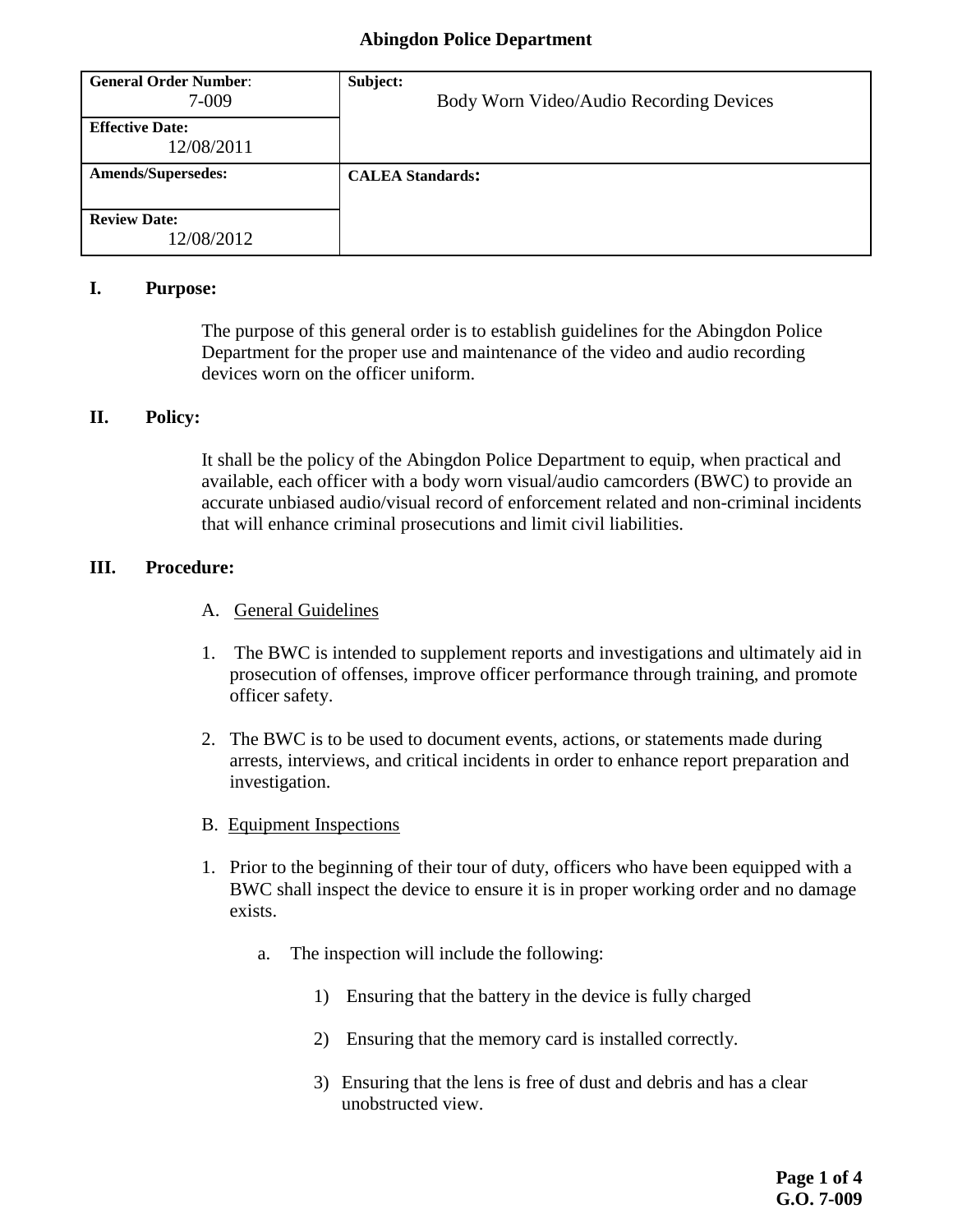- 4) That the device is securely attached to the uniform.
- b. Any deficiencies shall be immediately reported to a supervisor who will then determine the proper course of action to resolve the problem(s).

## C. BWC Operations

- 1. The BWC shall be turned on and operational whenever the officer is conducting patrol activities.
- 2. The BWC will be activated to record in any of the following ways:
	- a. Manually, by pressing the record button on the device.
	- b. Automatically, by activating the "VOX" feature of the device.
- 3. In order to terminate the recording, the officer must press the stop button.

## D. Recording Procedures

- 1. Events that shall be recorded include, but are not limited to:
	- a. Call for service.
	- b. Traffic stops when the in-car video system is not working correctly or the officer wishes to obtain a second camera view.
	- c. During any other time the officer feels as though a video or audio recording would be of importance at a later date.
- 2. Once the recording of an incident has been initiated, the recording shall continue until the incident is concluded. If for any reason the recording is discontinued, the reason will be audibly documented.
- 3. Officers will not attempt to impede or circumvent the recording of any audio or video in order to alter or circumvent the true recording of voices, sounds, and images.
- E. Prohibitions
- 1. Any use of the BWC for any purpose other than official law enforcement business is a violation of this general order. Non-law enforcement business can include, but is not limited to:
	- a. Covertly recording other law enforcement personnel.
	- b. Recording a conversation with a supervisor, council member, or other government employee.
	- c. Personal use of the BWC.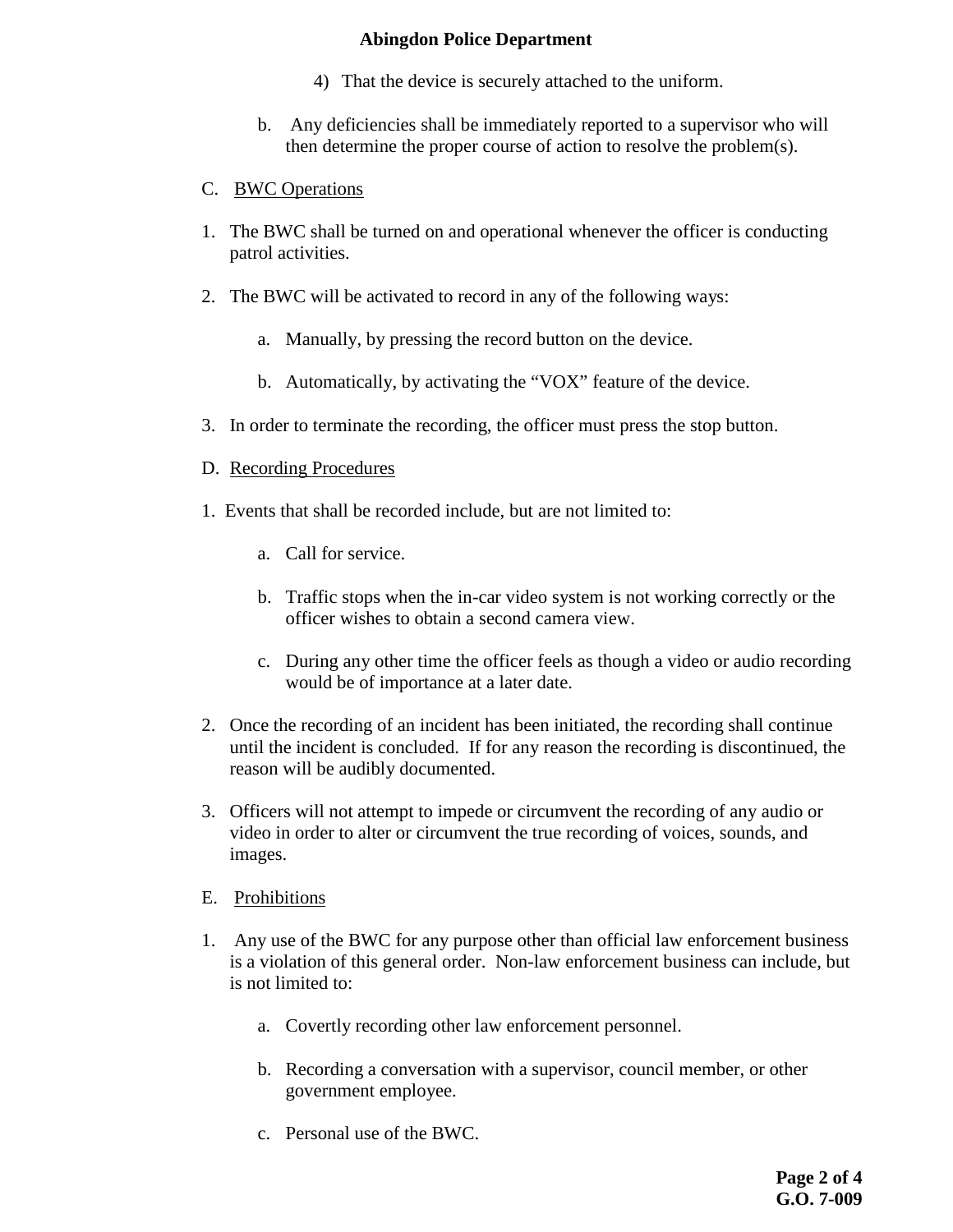- d. Recording a conversation that the officer is not party to, unless the officer is handling a law enforcement incident and is in a lawful position when the taping occurs.
- 2. Officers shall not use the BWC to record a particular person based solely on the person's race, color, age, sex, marital status, sexual orientation, gender identity, creed religion, ancestry, national origin, or physical disability.
- F. Data Management
- 1. BWC recordings shall only be downloaded to computers operated and maintained by the Town of Abingdon. Any downloading, or uploading, of any recording to any other computer, server, media device, etc which is not owned or maintained by the Town of Abingdon must be approved by the Chief of Police or his designee.
- 2. Before going off-duty, officers will download all recording to a designated folder on the designated server.
- 3. If the recording directly relates to a reportable incident then the recording will be downloaded to the server through the use of the RMS by means of the "File Attachment" function of the related incident report.
- 4. If the recording does not directly relate to an incident report then the officer will download the recordings to the "BWC Videos" folder of the department server.
	- a. Once downloaded, the file name of the recording will be changed to represent the date of the recording (with an underscore between the year, month and day), their badge number, and a number to differentiate from other recordings during the day, such as "1," "2," "3," etc. following a dash.

**Example** (first recording): 2011\_12\_01PD1-1 **Example** (second recording): 2011\_12\_01PD1-2

- 5. In order to maintain adequate memory space for future recordings the officer should delete the files from the camera memory once all of the files have been downloaded as a file attachment on the incident report or to the BWC Videos folder. Before completing the deletion process the officer should check that all files were transferred to the proper location successfully.
- 6. The officer will contact the Investigative Lieutenant to request a copy be created if the recording is deemed to be of evidentiary value. This copy will be entered into evidence by either the Investigative Lieutenant or the officer.
- 7. Copies of recordings will not be released to another criminal justice agency for trial or other reasons without having a duplicate copy made and returned to safe storage.
- 8. Recordings will not be released to any outside non-criminal justice entity, regardless of content, without explicit authority from the Chief of Police or their designee.